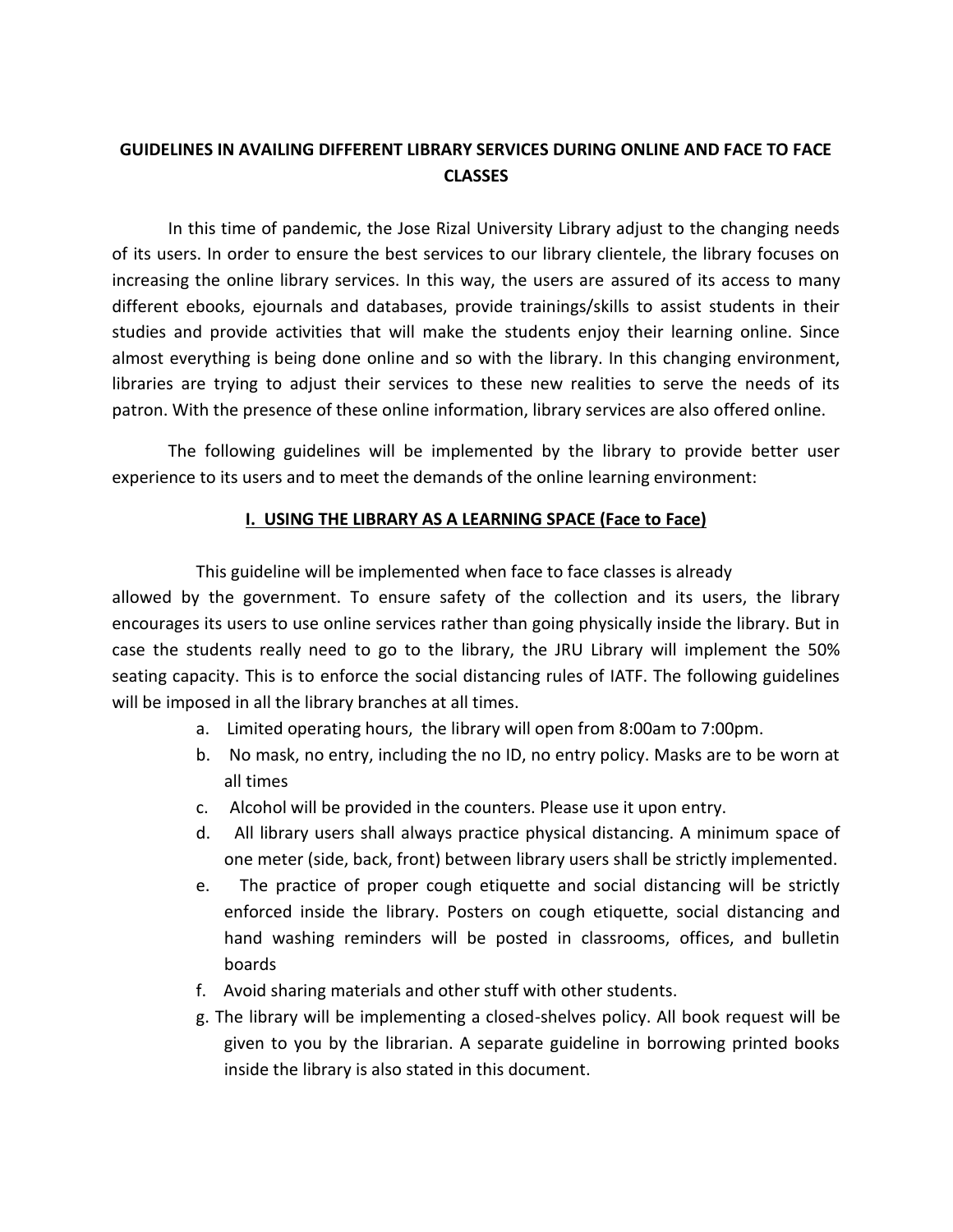# **II. BORROWING PRINTED BOOKS AND NON-PRINT RESOURCES**

### **(Online Classes and Face to Face):**

 This guideline will be implemented regardless if online or face to face classes depending on the preference of the borrower.

Who is allowed to borrow books?

All currently enrolled students, Full Time and Regular Faculty, Part Time Faculty (thru their Department Chairs or upon presentation of subject load assignment), Officers and Regular NT Staff.

- 1. Email all your requested books to library@jru.edu
- 2. The librarian will prepare the book/s and will inform the requester once available for pick up.
- 3. Coordinate with the librarian as to when they will pick up the books.
- 4. They can get the borrowed books by asking someone to pick up the books in the Main Lobby or thru a courier service (Lalamove, Grab, etc.).

Note: the borrower will book and pay the courier fee.

5. They can use the book up to the period of one (1) month.

### **RETURNING OF PRINTED BOOKS (PHYSICAL DROP OFF):**

- 1. Before the due date, the faculty/students will drop the books at the designated drop box or thru the guards at the Main lobby.
- 2. The library will pick up the books and "check in" in the library system.
- 3. The book will be stored in a quarantine area, and it will be returned to the shelves after 5 days.
- 4. If there is an overdue, the library will notify the borrower that he/she has an overdue so that the borrower can settle their fines at the Cashier.
- 5. The librarian will notify the borrower thru his/her JRU email address once the borrowed materials have been successfully returned.

### **RETURNING OF PRINTED BOOKS (REMOTE/ONLINE):**

1. Before due date, the faculty/students will book thru a courier service to return the book in the JRU Main Library using this details of the receiver:

 Name: Rosela D. Del Mundo (or any of the librarians) Address: 2F Main Library Bldg H Jose Rizal University 80 Shaw Blvd. Mandaluyong City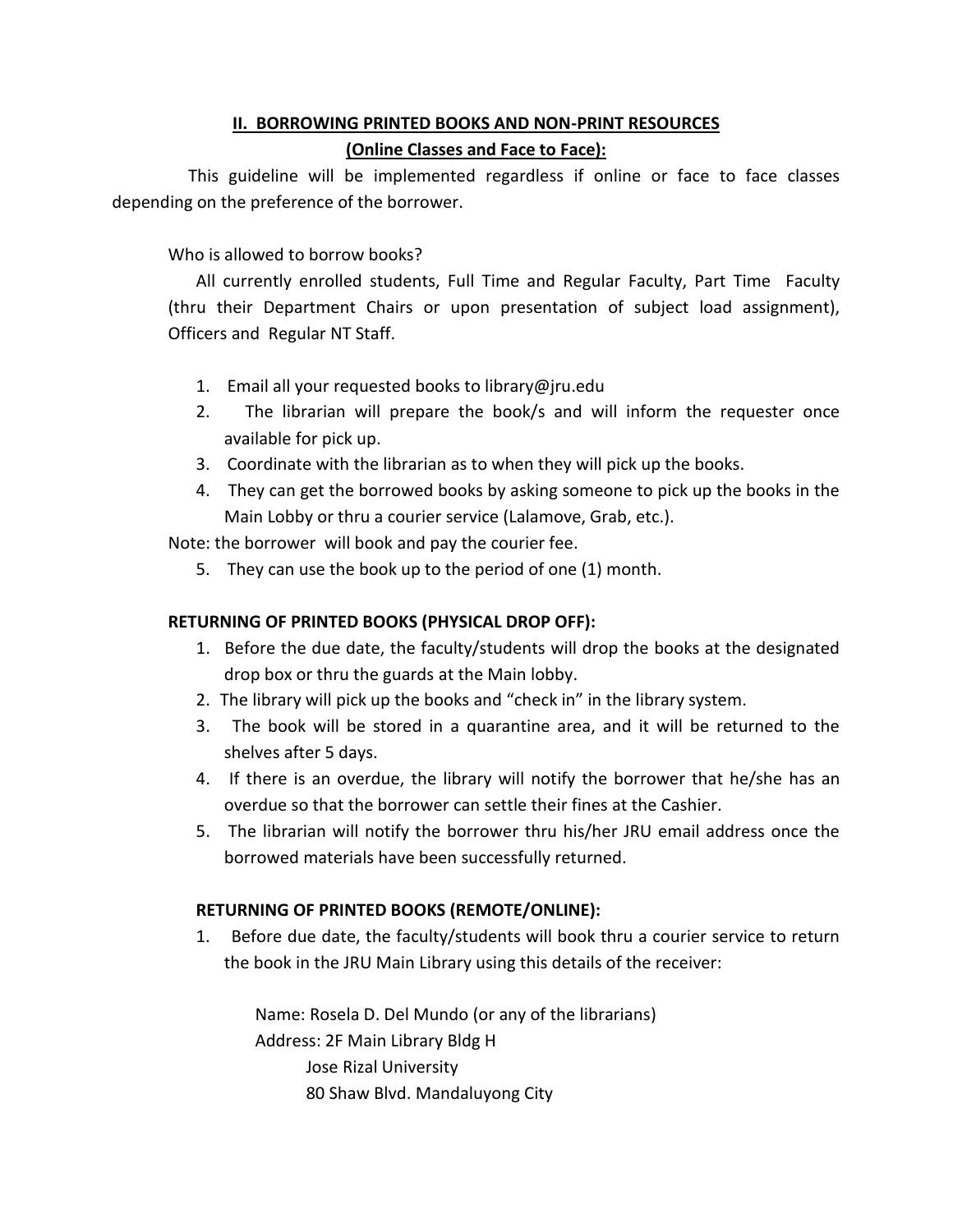### Cellphone Number: 09561549981

- 2. The library will receive the books and "check in" in the library system.
- 3. The book will be stored in a quarantine area, and it will be returned to the shelves after 5 days.
- 4. If there is an overdue, the library will notify the borrower that he/she has an overdue so that the borrower can settle their fines at the Cashier. For online payment, they may settle their overdue fines thru the JRU BDO Account with the following details:

Account Name: Jose Rizal University (Kalentong Branch) Account Number: 000-218-015-927

After payment, they will be requested to write their student/employee number and indicate "overdue fines" in the actual deposit slip. Scan the deposit slip and send it to library@jru.edu for recording of payment. For bank transfer, they may send the transaction details in library@jru.edu.

6. The librarian will notify the borrower thru his/her JRU email address once the borrowed materials have been successfully returned.

# **III. PHYSICAL BORROWING OF PRINTED BOOKS AND NON-PRINT RESOURCES (Face to Face Classes Only)**

- 1. The students will check the books they wanted to borrow in the Library OPAC.
- 2. They will write the title, author, call number and barcode of the books they will borrow in a small sheet of paper.
- 3. Students will present her valid school ID together with the small sheet of paper with the title, author, call number and barcode of books they will borrow to the librarian in the circulation counter.
- 4. The librarian will check out the books in the library system. The students can use the book up to the period of one (1) month.

Same guidelines in returning of printed books will be followed.

#### **CHANGES IN THE LIBRARY LOAN POLICY**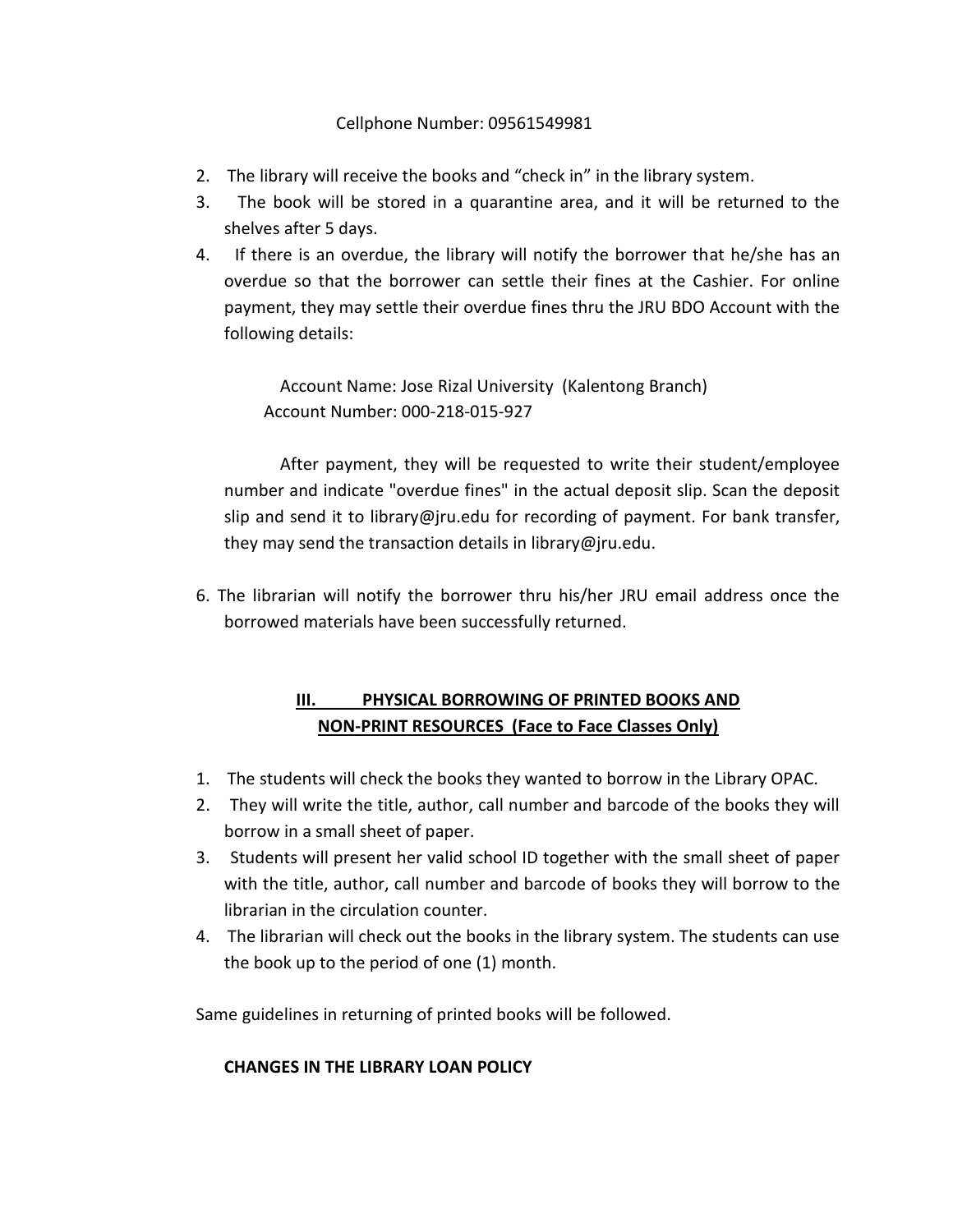| <b>LIBRARY</b><br><b>MATERIALS</b> | <b>OLD</b>                                                                            | <b>NEW</b>                                                                                      |
|------------------------------------|---------------------------------------------------------------------------------------|-------------------------------------------------------------------------------------------------|
| <b>Printed Books</b>               | Students - 3 days (circulation)<br>2 hours<br>(reserve/textbooks)<br>3 days (Fiction) | Students $-1$ month (circulation)<br>Request a page<br>(Reserve/textbooks)<br>1 month (Fiction) |
|                                    | Faculty – one month (circulation)<br>2 hours (reserve)                                | Faculty – one month (circulation)<br>Request a page (reserve)                                   |
|                                    | Officers – 6 months (circulation)                                                     | Officers – 6 months (circulation)                                                               |
| Non-Print<br>Resources             | Students $-$ in library use only<br>(2 hours)                                         | Students - 2 weeks                                                                              |
|                                    | Faculty $-$ within the day                                                            | Faculty - 2 weeks                                                                               |
|                                    | Officers - within the day                                                             | Officers - 2 weeks                                                                              |

Note: For the number of books that can be borrowed, same policy will be implemented.

## **Guidelines for Request a Page:**

- 1. This service can be availed by the SHS and College students only. It shall only be valid during the pandemic period and it shall cease once students are allowed to return to the libraries.
- 2. Through their JRU Gmail account, currently enrolled students may send an email request to libraryrenewals@jru.edu for scanned pages of textbooks that their teachers will assign to them.
- 3. Their email request should include their name, student number, the title of the textbook, its barcode, pages of the book and the name of their teachers.
- 4. Upon confirmation of the request, only the pages that are approved by their teachers shall be scanned and forwarded. These pages are for educational purposes only and may not be distributed or sold.
- 5. All books for reproduction shall comply in the Republic Act No. 8293 also known as Philippine Copyright Law.

# **IV. BORROWING MOBILE RESOURCES (FOR FACULTY AND EMPLOYEES):**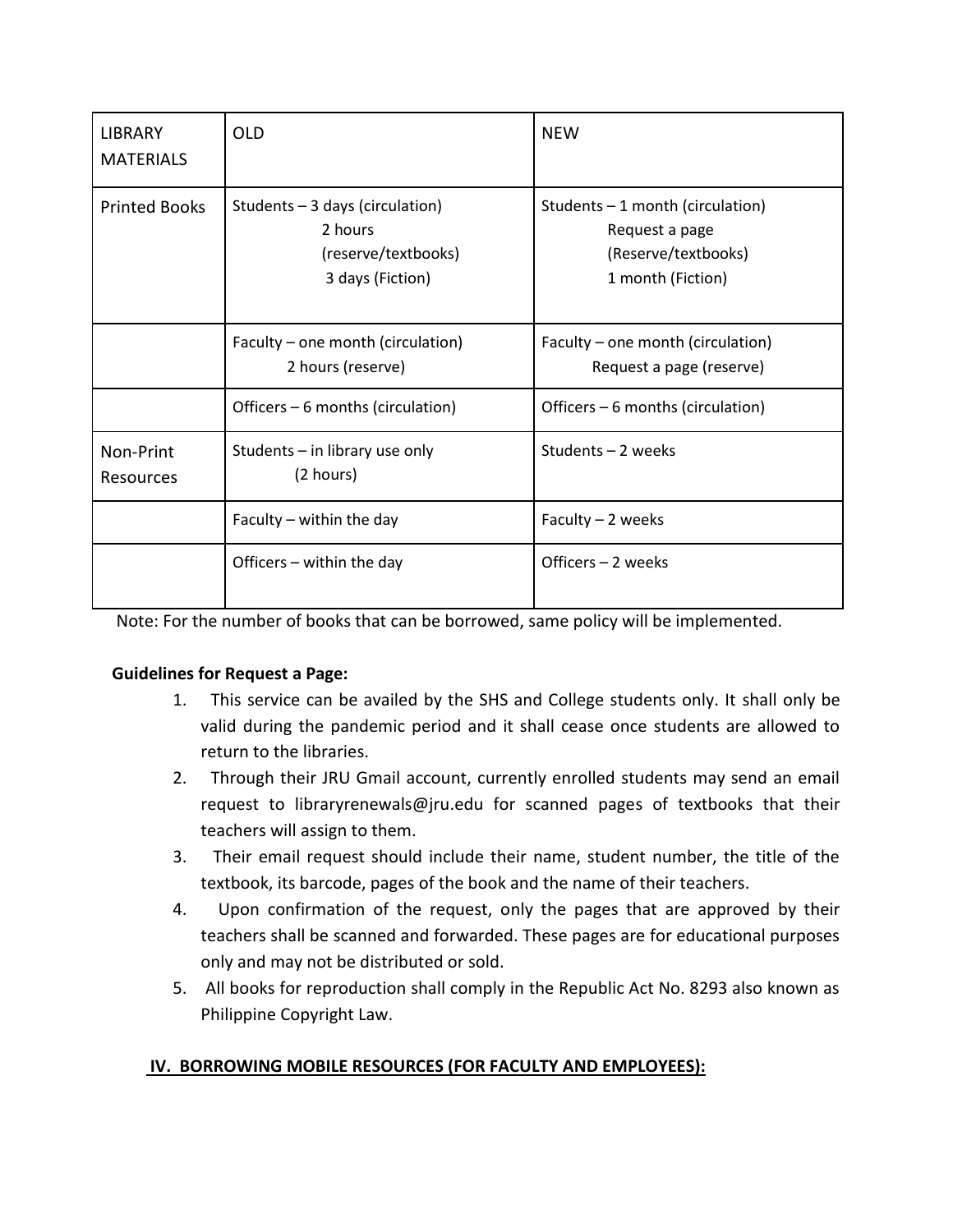- 1. Email all your requested mobile resources to library@jru.edu
- 2. The library will check if there are available mobile resources to be loaned out to the borrower.
- 3. Once available, the librarian will coordinate to the borrower as to the schedule of pick up.
- 4. They can get the borrowed laptops in the Main Library  $1<sup>st</sup>$  Floor.
- 5. They can use the laptop up to the period of one (1) month.

### **RETURNING OF MOBILE RESOURCES (FOR FACULTY AND EMPLOYEES):**

- 6. Before due date, the faculty return the laptop in the  $1<sup>St</sup>$  Floor JRU Main Library
- 7. The librarian will check the laptop if it is working and with no damage in the unit.
- 8. Once the laptop is inspected and found with no problems on it, It will be "checked in" in the library system. If there is damage, the borrower will be asked to repair or replace as necessary the laptop as indicated in the Mobile Resources Loan Agreement.
- 9. The librarian who received the laptop will then disinfect the external part of the laptop with a clean cloth with an alcohol.
- 10. If there is an overdue, the library will notify the borrower that he/she has an overdue so that the borrower can settle their fines at the Cashier.
- 11. The library will forward the laptop to ITO for updating of the laptop to make sure that all systems are working and updated.
- 12. ITO will return the laptop and the librarian will store the laptop in its designated location.

| <b>LIBRARY</b><br><b>MATERIALS</b> | <b>OLD</b>                | <b>NEW</b>          |
|------------------------------------|---------------------------|---------------------|
| Mobile<br>Resources                | Faculty - within the day  | Faculty – one month |
|                                    | Officers - within the day | Officers $-1$ month |

## **CHANGES IN THE LIBRARY LOAN POLICY**

Note: Students may still borrow the laptop within the day only.

### **V.GUIDELINES IN USING A LEARNING COMMON ROOMS (Face to Face Classes Only)**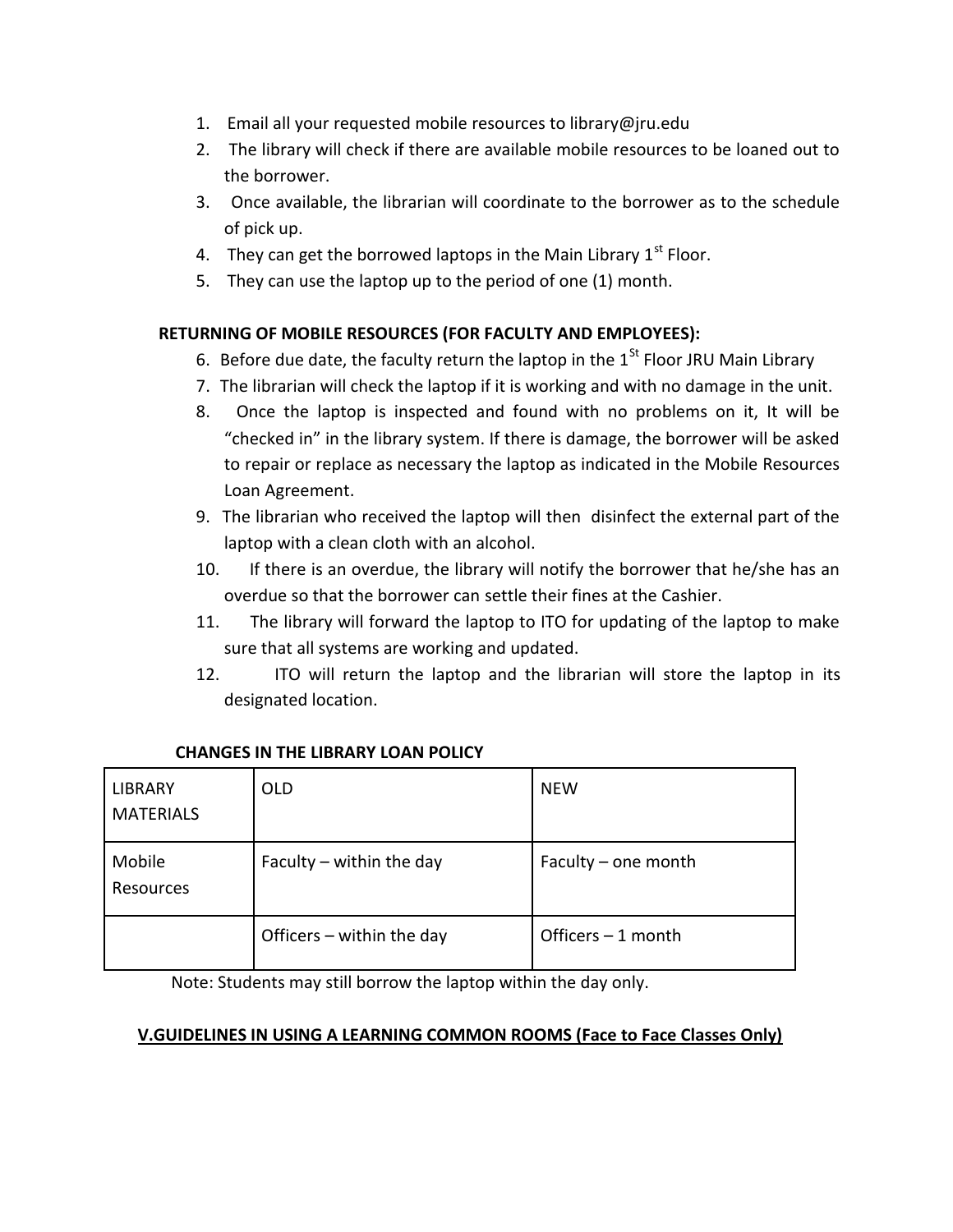Learning Commons is a bookable room that the student can borrow as a place for their group activities.

| <b>LIBRARY</b><br><b>MATERIALS</b> | <b>OLD</b>             | <b>NEW</b>                            |
|------------------------------------|------------------------|---------------------------------------|
| Learning<br>Commons                | 4-10 students per room | Maximum of 4 persons only per<br>room |

### **CHANGES IN THE LIBRARY POLICY**

# **VI. GUIDELINES IN USING THE COMPUTER STATIONS (Face to Face Classes Only)**

Same policy will be applied but will be implemented in a limited capacity. Only 50% of the computer stations shall be used.

### **VII. GUIDELINES IN ACCESSING THE ONLINE TEXTBOOK EVALUATION**

Textbook Evaluation System is an online system designed to assists all the faculty in evaluation, submission and approval of recommended textbooks anytime and anywhere.

### **WHO CAN ACCESS THE SYSTEM?**

All faculty who were assigned by their department chair to evaluate the books and they must have a JRU email address to use as login credentials to the system.

## **HOW TO USE ONLINE TEXTBOOK EVALUATION SYSTEM**

1. Under the "Add Evaluation" menu, please click the subject you will evaluate.

2. Input all the necessary details of the current textbook and the book being evaluated.

3. Please take note that there are fields that are not mandatory like price and source. Just put NA.

4. Rate the book using the specified criteria.

5. Click submit. Take note: your submission will not be successful if there are lacking details for mandatory fields.

6. If you want to see the result of your evaluation, you can see it under the "My Evaluation" menu.

7. For additional book evaluation, you may start with number 1 procedure again.